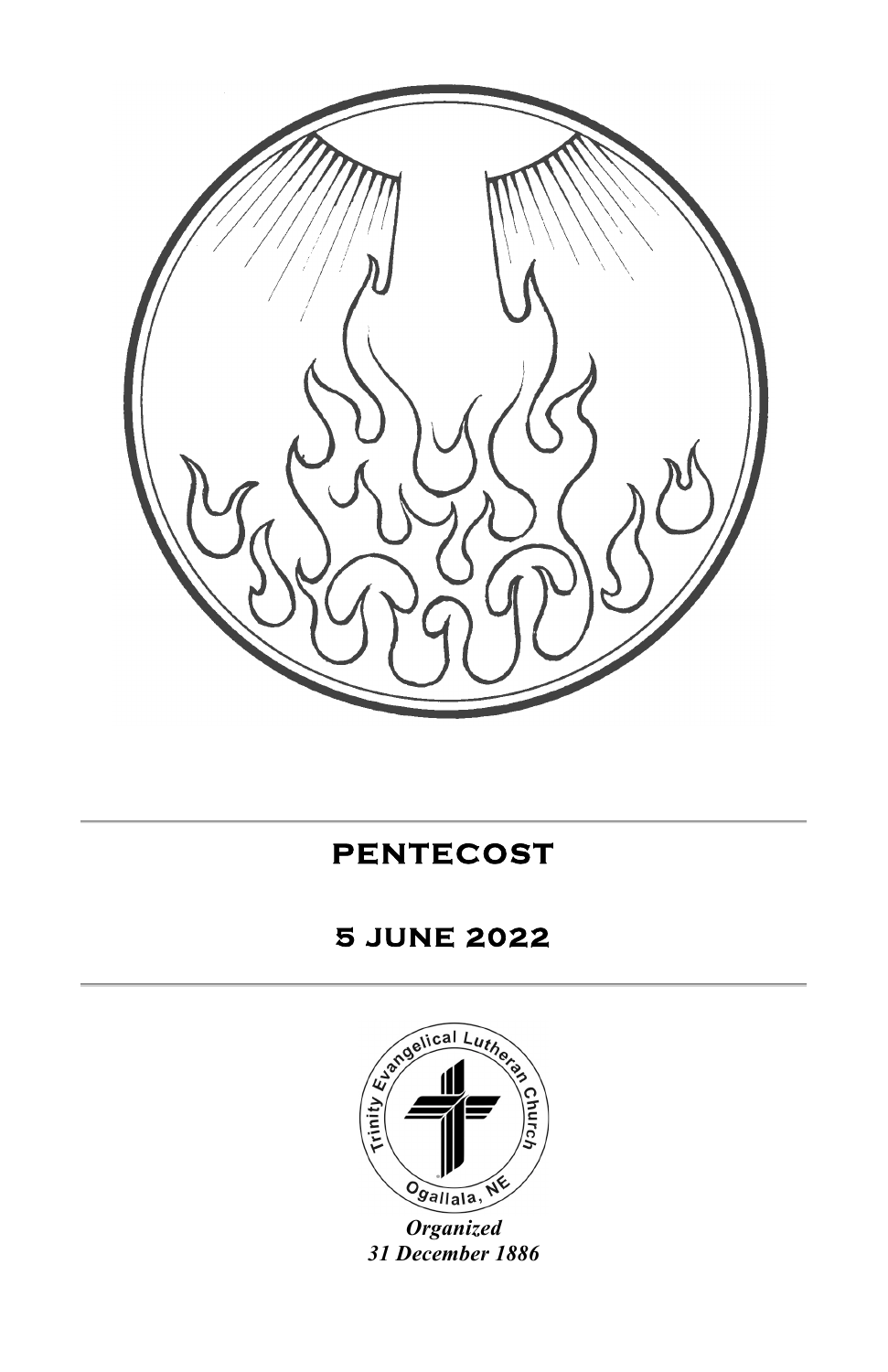

### PRAYER UPON ENTERING THE CHURCH

Lord, I love the habitation of Your house and the place where Your glory dwells. In the multitude of Your tender mercies prepare my heart that I may enter Your house to worship and confess Your holy name; through Jesus Christ, my God and Lord. Amen.

### Before Worship

Lord God, heavenly Father, let Your Holy Spirit dwell in us that He may enlighten and lead us into all truth and evermore defend us from all adversities; through Jesus Christ, our Lord. Amen.

#### **ACKNOWLEDGMENTS**

Divine Service, Setting One from Lutheran Service Book. Unless otherwise indicated, Scripture quotations are from the ESV<sup>®</sup> Bible (The Holy Bible, English Standard Version<sup>®</sup>), copyright © 2001 by Crossway, a publishing ministry of Good News Publishers. Used by permission. All rights reserved. Created by Lutheran Service Builder © 2022 Concordia Publishing House.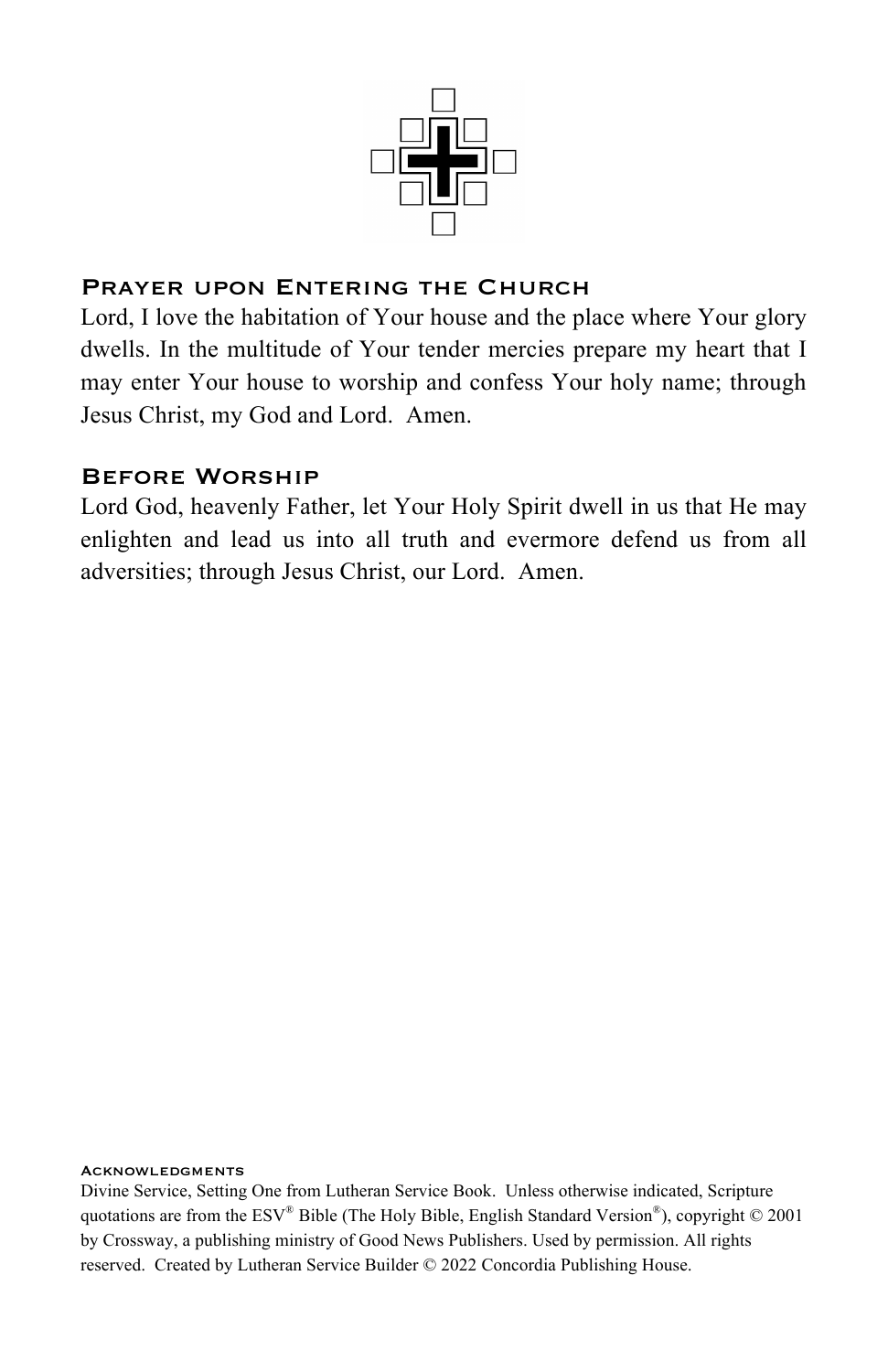**PRELUDE** 

| <b>RINGING OF THE BELLS</b>       |   |   |   |                |
|-----------------------------------|---|---|---|----------------|
|                                   | ж | ж | ж |                |
| <b>HYMN OF INVOCATION</b>         |   |   |   | #500           |
| <b>CONFESSION AND ABSOLUTION</b>  |   |   |   |                |
| <b>INVOCATION AND EXHORTATION</b> |   |   |   | <b>LSB 184</b> |
| <b>CONFESSION OF SINS</b>         |   |   |   | <b>LSB</b> 184 |
| <b>ABSOLUTION</b>                 |   |   |   | <b>LSB</b> 185 |

## **SERVICE OF THE WORD**

| <b>INTROIT</b>                    | <b>Propers Insert</b> |
|-----------------------------------|-----------------------|
| <b>KYRIE</b>                      | <b>LSB</b> 186        |
| <b>GLORIA IN EXCELSIS</b>         | <b>LSB 187</b>        |
| SALUTATION AND COLLECT OF THE DAY | <b>LSB 189</b>        |
| OLD TESTAMENT OR FIRST READING    | <b>Propers Insert</b> |
| <b>EPISTLE OR SECOND READING</b>  | <b>Propers Insert</b> |
| <b>HOLY GOSPEL</b>                | <b>Propers Insert</b> |
| <b>NICENE CREED</b>               | <b>LSB</b> 191        |
| <b>HYMN OF THE DAY</b>            | #498                  |
| <b>SERMON</b>                     |                       |
| <b>OFFERTORY</b>                  | <b>LSB</b> 192        |